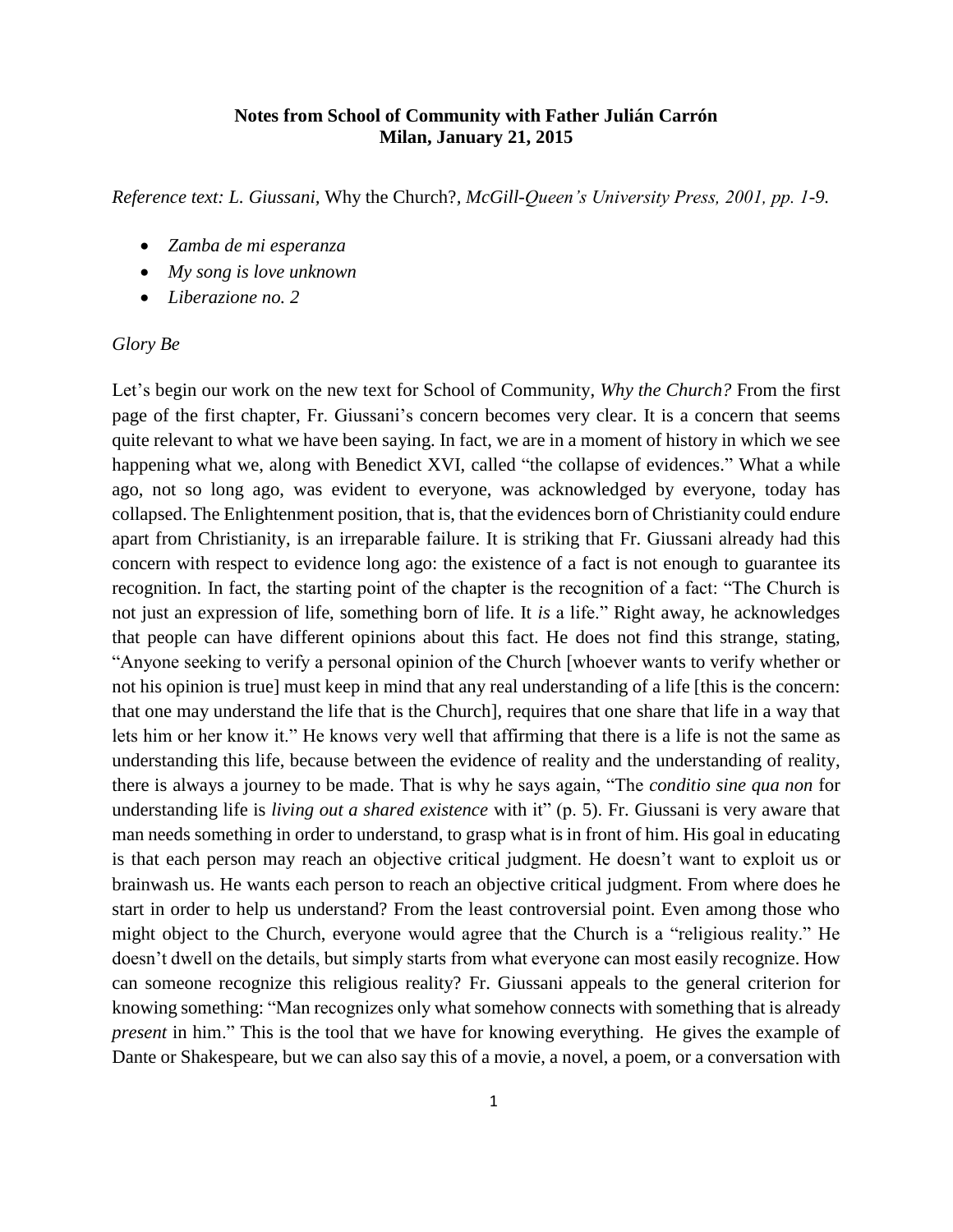a friend. It is the same – we can establish a relationship with something, we can be in tune with what we are told, if this connects with something that is somehow already present in us. Therefore, since the Church is a religious reality, only if the religious aspect has been activated within us, will we be able to understand the religious reality that is the Church. If, instead, this aspect has not been activated or has stopped, if, at a certain point of the person's development, it was blocked, "it will be more difficult for me to judge that religious fact objectively, with a critical eye," that is, to know it. In short, he says, "There must be a correspondence if there is to be understanding" (p. 6). We think that these things are something that we already know, and yet they are not our first concern. On the contrary, this is so crucial for Fr. Giussani that he says that many of the difficulties that we face on our journey originate precisely here – we have difficulty approaching a religious reality because our religious sense has not been educated. Without an education of the religious sense, it is impossible for us to be in tune with that reality, and that is why we perceive as "removed from us" – he says – "those realities which are really rooted in our own flesh and in our own spirit." Therefore, since we are going to work on *Why the Church?* for at least a year or two, we shouldn't lose sight of Fr. Giussani's invitation if we don't want to have a reduced and abstract understanding of this reality. We need to understand a life, not a book. We need to understand a life! If this were not yet clear, he stresses that "the first difficulty in approaching the Church is a difficulty in understanding," that is, a problem of knowledge. If, independently from the connection to School of Community, someone had asked us, "What do you think is the greatest difficulty in understanding the Church?" who would have answered that it is a difficulty in understanding? And the same thing that happens to those who don't do School of Community, happens to us, too. This difficulty is "caused by the fact that the religious sense has not evolved" (p. 7). He continues – pay attention, Fr. Giussani is so aware of the human journey that each of us has to make, that he gives us all of the tools – that the first difficulty is not ethical (that is, it doesn't have to do with the difficulties that we have in our life, it is not related to the scandals that may happen in the Church). No, no, no – it is a problem of understanding. However, for us, this almost doesn't count. That is why he continues to insist, "The gravest errors along all of man's pathways have their origins rooted in the religious sense" (pp. 8-9). What is the root of the question for him? It is the fact that we lack an education in the religious sense, because only an educated religious sense can be "the irreplaceable yeast needed for a reasonable progression" of our ability to know. On the contrary, a religious sense left undeveloped "becomes a hindrance to every step of the way." That is why we often find ourselves with this "hindrance," and we get distracted by other things without understanding that the origin of the hindrance lies precisely here. Therefore, what does Fr. Giussani do? "Since we have reached the final volume of this trilogy," *Why the Church?*, he goes back to the point of departure, that is, to the first chapter of *The Religious Sense*, where the criterion for judgment is explained: elementary experience, the religious sense, with which we can judge the reality of the Church. Then, with this education, we can recognize in ourselves that correspondence that makes us understand the reason why. "I would stress that this correspondence [as if he were thinking of each of us today, we who are a bit reluctant to recognize the significance of the matter] is revealed within a living religious sense and it is only fostered by its continual education" (p. 9).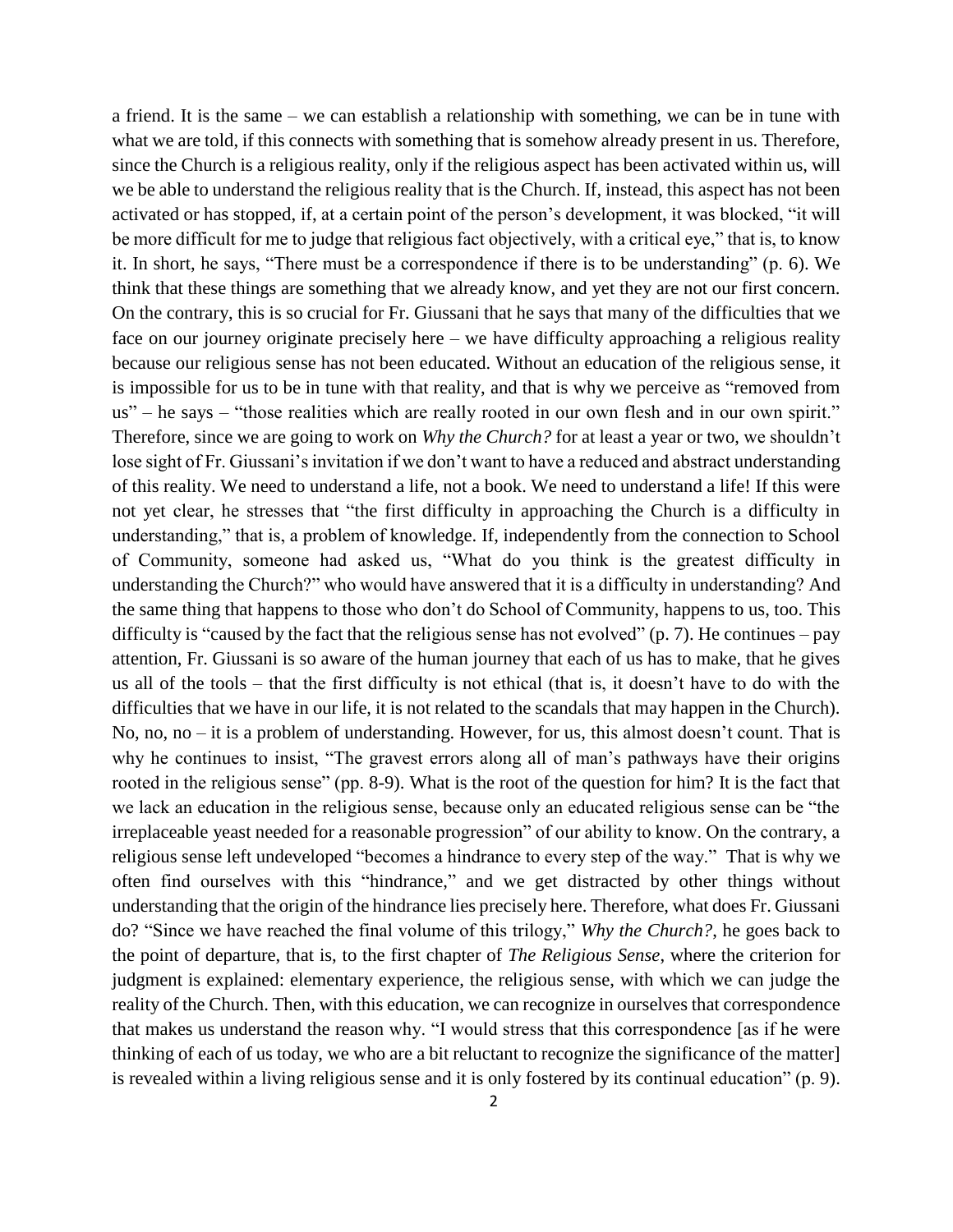That is why, in doing the work of School of Community, I can see – based on the questions that arrived – that you immediately went to the heart of the matter: How can we educate to the religious sense?

*This is precisely the question. Considering that the absence of education of the natural religious sense all too easily leads us to perceive these realities as removed from us, how can we educate the religious sense? Because too often I take for granted both sensitivity to the religious sense (because I think that I am ready and by now able) and the fact that the Church is the answer to this religious sense.*

Do you have any hypotheses? After years of studying the religious sense, after years of studying the Christian claim, and now the Church – do you have any suggestions? *Follow the Movement.*

Thank you.

*How can we constantly educate this religious sense as we live? I have realized that I don't want to live for a meaning that I unconsciously decide, that is inevitably present, but that, in the end, turns out to be inadequate. I don't want to end up short-changed because during the day I lived with a poor awareness of my need for meaning. I would like to always feel aware of it in my flesh, because after a day in which I haven't kept this religious sense alert, I am seized by sadness, and I feel this very strongly. However, this pushes me and makes the first pages of the text that we are reading necessary, captivating, and very promising.*

Based on what you said, my friend, based just on what you said, how are you educated to the religious sense as you live your life? Based on what you said! Did you say something that has to do with the religious sense?

*That is…*

When sadness seizes you, is this the religious sense or not?

*Yes.*

Life… You can spend your day however you want to, but from within life, in the evening, the sadness emerges that seizes you. Where does the religious sense come from? As you said very well, it comes from life. However, if we don't realize this, then we will continue to ask the question: How can I be educated to the religious sense? Simply by recognizing what emerges in you. It's not religious sense to have a lesson on the theory of the religious sense. The religious sense is an experience – among other things, it is this sadness that seizes you and that arises from living. The more you recognize it, the more you start from there. Do you understand? This is the question. What is the religious sense? To say it briefly – from Chapter 5 of *The Religious Sense* – what is the religious sense? I will read from the book. "The religious sense lies within the reality of our self at the level of these questions: *it coincides with the radical engagement of the self with life, an involvement which exemplifies itself in these questions*" (*The Religious Sense,* McGill-Queen's, 1997, p. 45). It would be enough to become aware of this: educating myself to the religious sense is this engagement with my life. You find it in yourself in the evening or during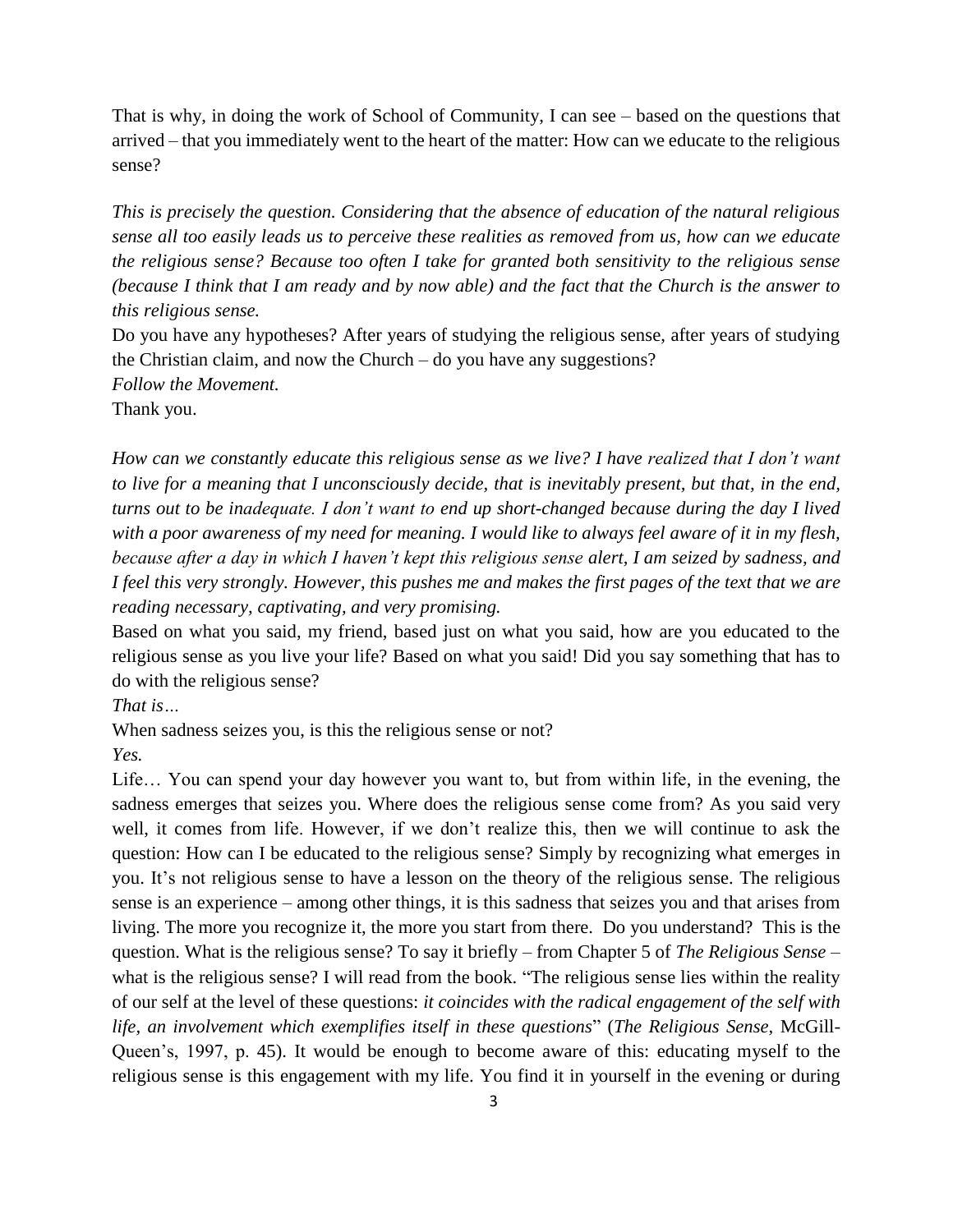the day, through your tiredness, through the longing, through the solitude, though the questions that life raises in you. The religious sense coincides with this. It's not necessary to do who knows what; it is necessary to live reality intensely! This engagement of our "I" with life is what we have to face. Let's take a further step. How are these questions reawakened? Do you remember how the questions of the religious sense are reawakened? Does this question remind you of a chapter in the book?

## *Yes, in the encounter with reality.*

In the encounter with reality. Chapter 10 of *The Religious Sense*: "How the questions arise…." As you can see, it is impossible for reality not to reawaken the questions in you. The questions are reawakened in the impact with reality. The facts that happen have the power to awaken the questions, even if we are flat. One can be distracted, but in the evening, he cannot help feeling all of this longing. And we cannot say that recently we have not had facts that caused the questions to emerge even more clearly. Do the most recent facts, like those in Paris, have something to do with the reawakening of this level of the human experience? It would be enough for each of us to become aware of what impact those facts had on him. One person writes, "Every time that these things that shake the whole world happen, I always feel a disproportion in comparison with the journey that I am making [it is impossible for the questions not to come to the surface, the kind of questions for which an answer like those that we seek is not adequate]. At times, I think that the problem is that I don't have enough information about the facts [as if I could exhaust the nature of the question just with more precise information about the facts]. And perhaps even among ourselves in our community, we don't help each other and we don't provoke each other to have a gaze directed toward the whole, but instead, we limit ourselves to sometimes sterile psychological introspections [and instead, the desire to take that ultimate question seriously emerges]. The facts of Paris have been crucial for me in order to understand whether the experience that I have collapses in front of a fact like this, or whether it helps me to stand." Many times, in front of these challenges, we look for someone who can help us immediately; we are so lost and bewildered that we are immediately anxious to find an answer. However, this demonstrates how a fact that is so striking generates a kind of question that needs an answer.

*What you said before happened to me – that is, in general, it's not taken for granted that I become interested in what happens. However, when I saw that all of my friends were shocked, I started to gather information, and I was a bit bewildered in front of all of these things. I immediately found some help in what the Pope was saying – I went on the Internet to see if you or someone else had said something, because I understood that this was important, and I didn't want to just let it go by. However, I noticed that something was missing, because I went to a meeting with some kids who*  had prepared a presentation on Christians persecuted in the Middle East, and the indirect *encounter with these witnesses caused me to think: they die for Christ, and what do I do with my life? The question was born in me again: Who is Christ for me, who for them is so concrete? What was missing, what I had bypassed, was my first reaction, the fact that I had felt bewildered and I had immediately looked for someone who would reassure me.*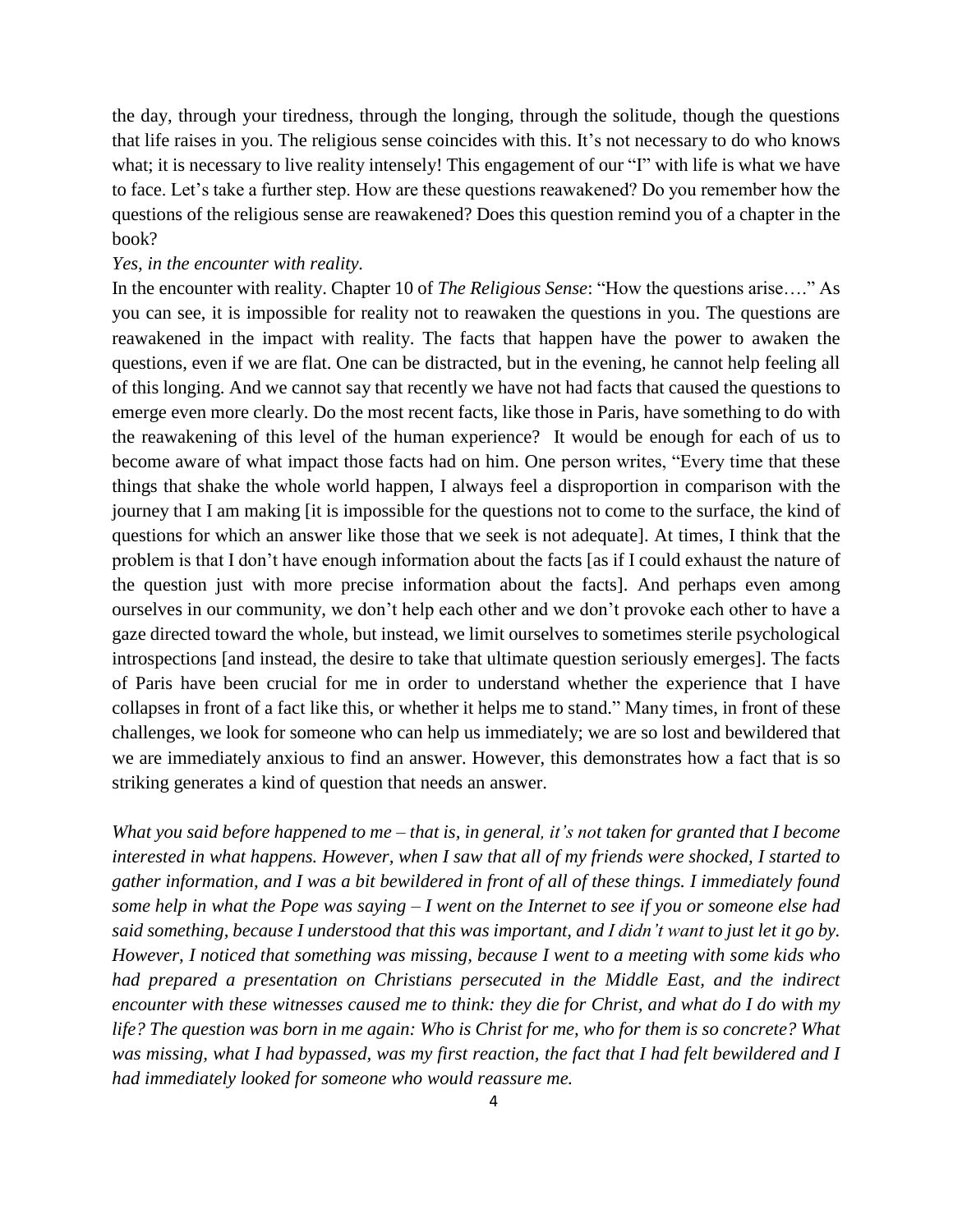What is the difference that you see between you, who were bewildered as a first reaction, and what you heard about those Christians? What do they have that you are lacking, or what are you lacking that they have?

*I often don't have…*

Because you hear someone speaking about violence that is far away, but they suffer it personally. Where is the difference?

*I often live my life feeling that Christ is something separated from me. Instead, for them, it's not like that.*

And yet you have heard about Christ, and yet you have Him in front of you, and yet you have found Him.

*Yes, I have encountered Him, but…*

Exactly. We shouldn't be afraid to say these things (as you did by describing it to me and then by saying it now in front of everyone), because this is part of the journey. This is precisely our difficulty. Fr. Giussani says it: "knowing it" is not enough to understand the significance of what we have encountered.

*Yes.*

And so?

*In fact, I was struck that, at the end of the meeting, an Iraqi doctor who lives there asked, "In your opinion, why do you think they do this?" One of us answered, "Because they find it very reasonable." She answered, "Well, more than for the fact that it is reasonable, it is because they have been totally captivated by the person of Christ."*

And that is why they are reasonable!

*Yes, but I wouldn't give my life for a reasonable idea.*

Is faith reasonable, or not? There are people who, in front of the extraordinary circumstances that they suffer in their lives, have a certainty that allows them to face them. We often do not. Another letter says, "In front of the facts of Paris, I felt shocked by what happened and lost as I tried to understand and judge. Gathering information from the media and discussing with friends and colleagues only added to the confusion. In the end, what was more concrete than any interpretation was the reaction of fear that made me look at what happened as a terrible threat. Therefore, I went and reread in *Vita di don Giussani* [*Life of Father Giussani*] how he had reacted to the attacks of September  $11<sup>th</sup>$ . First of all, I was struck by how he emphasized the gravity of those facts. I am bewildered, too, but my perception is more superficial [it's not that one finds himself facing one fact and another finds himself facing another fact – no, we are all facing the same fact, but one is able to grasp it and another remains on the surface], whereas Fr. Giussani declares that everything is a sign, that the last word on reality is that it is positive, that God's mercy is the greatest word [how do the two things coexist?]. If I don't understand the reasons behind his statement about the positivity of reality, I can even honor what he says, but it will not become my own judgment [this is the point: I can repeat the judgment that someone else offers to me, but it will not become mine unless I have the experience he had], and fear will remain more concrete." I can repeat a judgment that another person gives to me, but the fear remains, because fear is defeated by an experience, as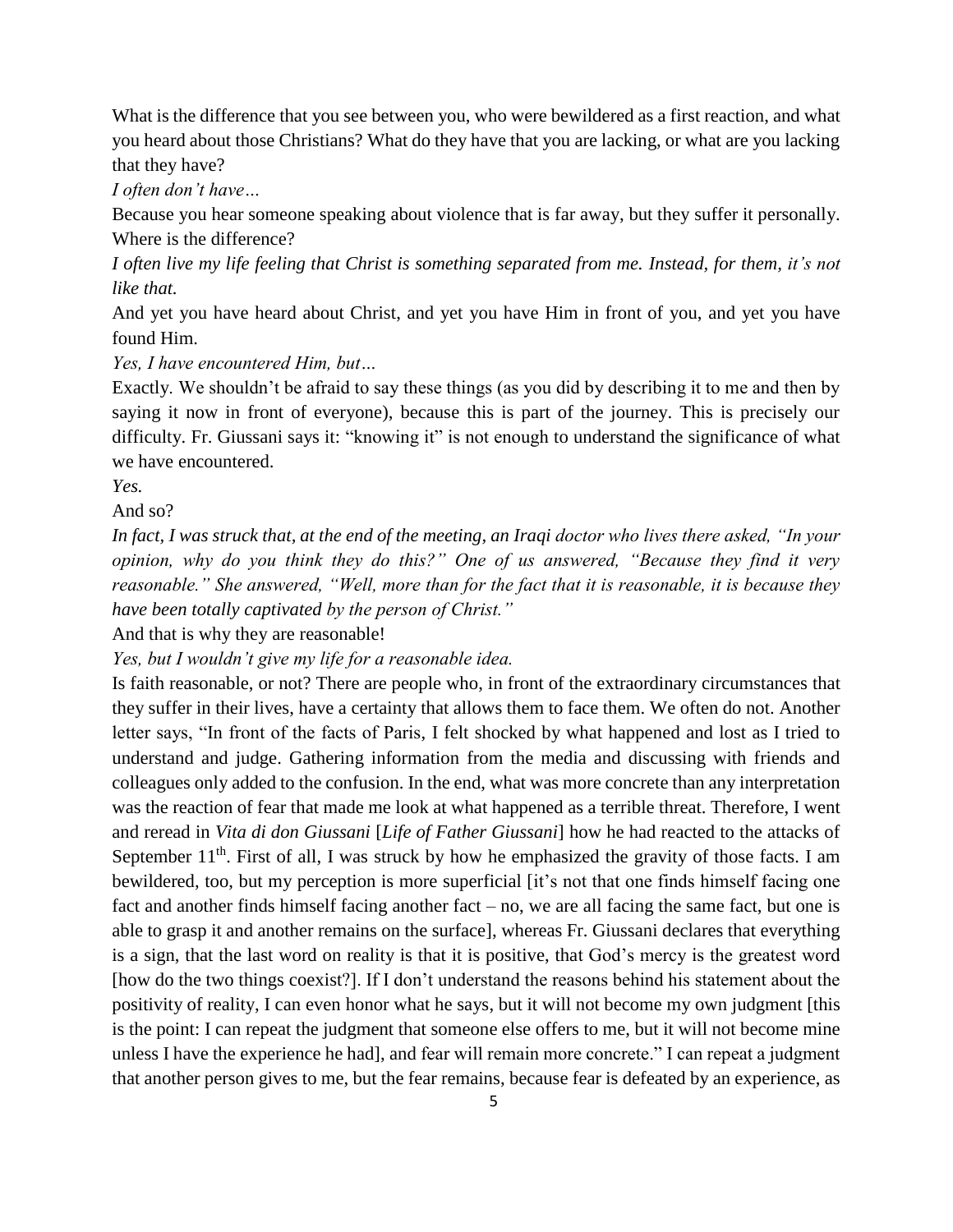we will say later. "So I questioned myself about my fears. I don't want people to die, I don't want my friends to die, I don't want us to suffer, I don't want our contradictory civilization to be overpowered. I realize that, underneath all of this, that final implication, that ineradicable aspiration that life may be fulfilled is crying out. It is this last implication that Fr. Giussani's words cause to echo through my fears, and Fr. Giussani's words become reasonable, because they are intercepted by this last implication. Then, the words of the second chapter of *Why the Church?* become clear, too: 'Something distinctly objective educated man's subjectivity' (p. 20). It is a presence in history that influences me, causing what I am – my ultimate core – to come to life, so that at last I can go beyond analyses and reactions and begin to look at and recognize what happens. These are the traces of that shoot that you mentioned in your Christmas letter to *Corriere della Sera*, quoting Fr. Giussani: 'We are truly able to be […] the first protagonists of that profound change, of that profound revolution that will never  $-$  I say never  $-$  consist in what we demand, if it is not first […] in us. […] Unless a revolution of self, in the way of conceiving of oneself […], without prejudices or reserves, begins among us' ("The apparent fragility that continues to cause us to reflect," *Corriere della Sera,* December 22, 2014)*.*" In fact, what did reawaken all of these questions, all of this turmoil, all of this sense of peace? Some facts. Life is always full of facts – thank God that they are not all as sorrowful as this – that in one way or another reawaken all of the questions in us. Another person asks me, "Why should Christianity be precisely the answer to this problem, as the School of Community says?" We need to leave this question open, because what is proposed throughout the book is precisely the verification of this: whether Christ is truly the answer to this question. The problem of the Church is precisely this: whether I can reach an objective certainty that Christianity really answers the religious problem. It is a hypothesis that needs to be verified. No one else can answer for us. You can read the answers that Fr. Giussani gives in the book, but as soon as some event happens, if that judgment is not yours, then you will feel lost (as we have often felt lost in these days). This hypothesis that we need to verify is precisely the journey of *Why the Church?*, which is not a book that we have to learn to repeat, but a book that we have to live in order to verify whether the questions that life asks, the questions of the religious sense, find an answer in what the Church passes down to us and makes us experience through its life: Christ, Christ as the answer to the drama of living.

*I read an article on the internet about a fundamentalist who urged people to rape Christian women and to behead Christian men, and this question arose in me: How can the Lord, who claims to love us so much (and I was thinking only about us Christians), allow such a person to live? Why doesn't He eliminate him with a snap of his fingers? Why does He allow innocent men and women to suffer such horrible violence only because they have a different faith?*

Do you see how, in the end, our reaction is exactly the same as those whom we criticize? It is of the same nature that emerged earlier – a reaction dictated by the action of another person. What is the difference?

*The more I was asking these questions and trying to imagine the enormous suffering of these people who have to live daily with the fear of being the object of violence and killing, the more all of what*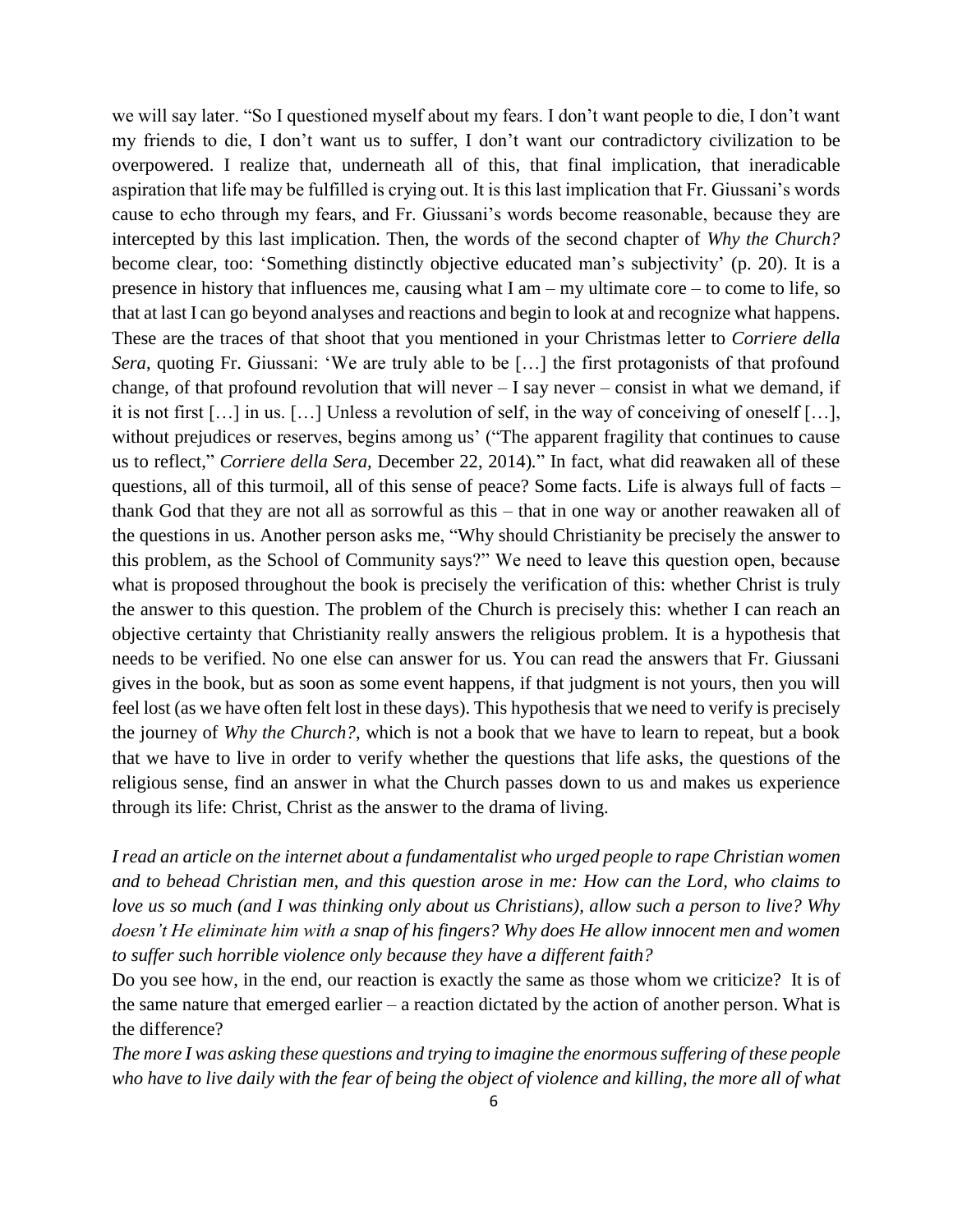*is happening became a scandal for me. During the day, I continued to go about my daily business, but this question continued to come back and wouldn't leave me in peace. That evening, I went to Mass, and the priest, in commenting on the Gospel, said, "While He was creating each of us, God had His gaze fixed on Jesus." Upon hearing this statement, the question that I had been carrying within me all day re-emerged: How is it possible that God created that man while looking at Jesus, that man who hates Christ to the point of killing those who love Him? But the homily did not end there. At a certain point, the priest repeated the words of the Gospel that he had just read, "And the Word became flesh and dwells among us." While he was reading the Gospel, I had listened to this phrase as something that I had heard many times; instead, when he repeated it during the homily, it was like a slap in the face – I immediately thought of the day when I encountered Christ for the first time in my life. I realized that I, too, had been like that man – I had hated everything that had to do with faith, I had thought that it was something for weak people, and I used to mock those who believed, no matter what they believed in. I told myself, "When Christ decided to bend down to you, you were anything but good and pious – you were full of evil down to the marrow of your bones, you weren't even one of His people because you hadn't been baptized! But this didn't stop Christ from coming to take hold of you to love you every day of your life." This observation not only revealed the truth about myself to me and freed me from the sense of scandal that had accompanied me during the day, but it caused me to have pity for that man, to the point of entrusting him to the Lord. Continuing to hate him would have meant, first of all, eliminating myself and the whole experience of Christ that I have had up to now. Until today, I had always considered farfetched what Jesus says to His disciples – "Love your enemies." However, since I experienced it today, I will no longer be able to think that it is impossible. It is really true that what rules my heart is the love that an Other has for me, because I had not felt so free in a long time. I really want to thank you for the work of this year, for continually insisting that we have to go to our core in order to be able to face all of life's challenges. I feel that what happened to me is an example of this. Only by taking seriously what happens in me as I run into the reality that provokes me, can I reach the heart of the questions. Any other method leaves me with assumptions – even good and correct ones, but sterile.*

Do you understand? We can know that the Word became flesh, but what imposes itself is another reaction – to the point that one doesn't realize what he has received. However, you wouldn't have understood this again in all of the density with which you said it now, if you had not been reawakened and almost shocked by a question through which you were able to recognize the answer given to you in that priest's homily (otherwise you would have listened to that homily like we usually do…). In order to recognize even a crumb of truth, one has to have a question, that is, it is necessary for a person's religious sense to be alert – otherwise, what is left of everything that we are told is just words. Because it's not that we are not told! Even just listening to some Gospel phrases being repeated is enough to grasp the significance of the answer that Christ is. The problem is that most of the time, since we don't have the question, we don't recognize anything. This is the origin of the problem, as Fr. Giussani says. Do you understand? It's not this one's fault or that one's fault. No. The problem is that we are not able to recognize the answer, and therefore we feel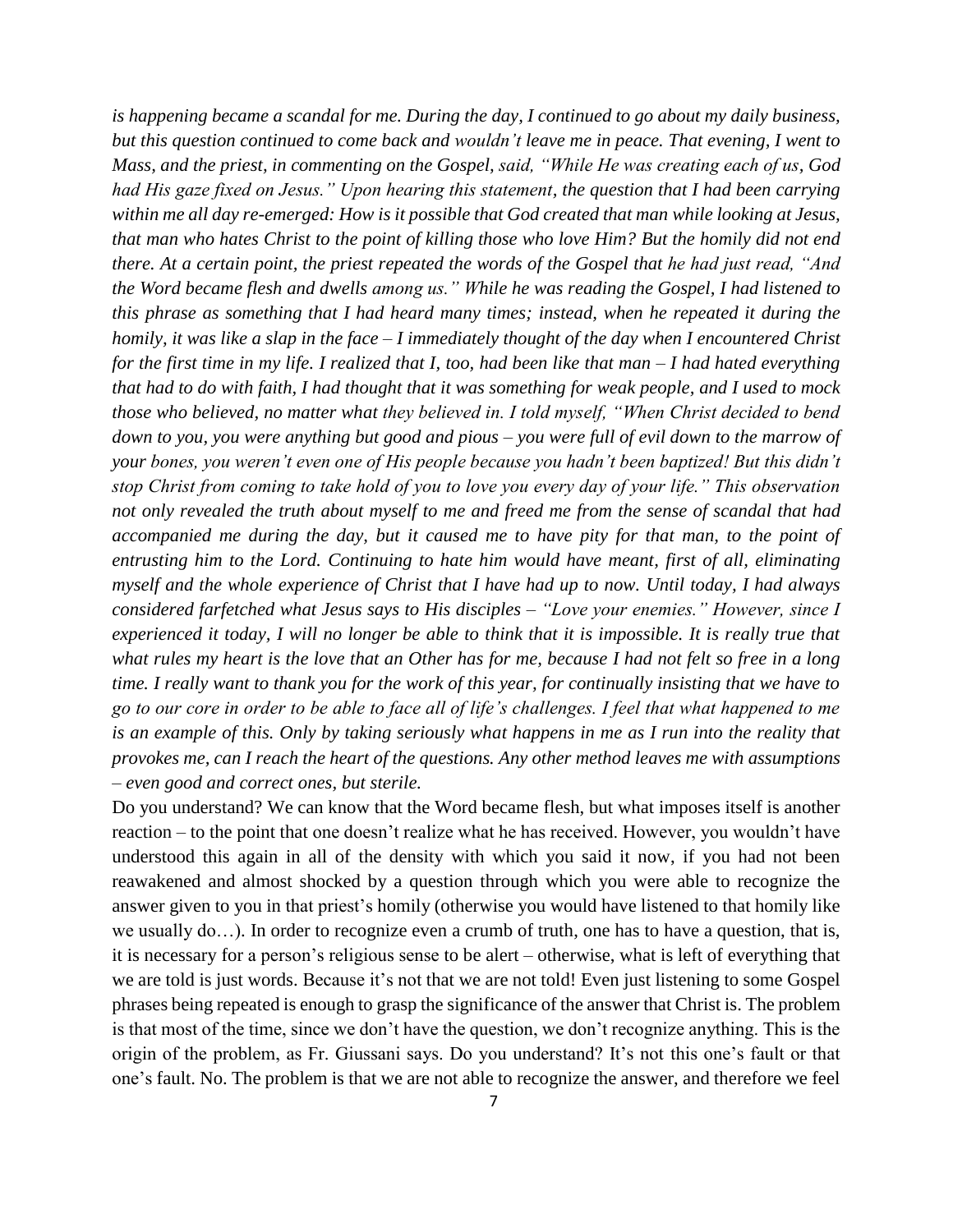that "repugnance" that is mentioned in the book, a repugnance that practically makes us run away. What overcomes this repugnance?

*At the last School of Community, you put us once more in front of the fact that without living the method that Fr. Giussani gave us, we will not be able to grasp the truth and relevance of the Christian fact. As I started this work, I lived this. On Monday, at the Diaconia with the university students, I saw again in you the unmistakable attraction of the life of the Church, the event of Christ that is alive again now, because there is a man who accepts it by starting from the constant comparison with his heart. In front of you, as you nailed us down with the question, "What is Christmas? What does Christmas have to do with what happened in France?" I finally felt at peace.*

Because to you, Christmas seemed useless for providing an answer to what happened in France! We needed something else. Christmas, which we had just celebrated, hadn't left a trace to help us face the facts of Paris. This cannot be resolved by making another flier! I had to insist for the entire Diaconia in order to make you grasp the connection. Caught in the bewilderment of what had happened, how many people recognized some connection with Christmas (which, I have no doubt, we all celebrated devoutly)?

*In the total confusion of the previous hours, finally, my ears and my heart were patiently brought back to the truth, pulled out of the ruins – and not by an answer, but by a question. What is the Christian fact for you? Does it interest you? Why? As I heard this question, I found myself full of sorrow for my detachment, but immensely moved. I have experienced that the life of the Church, which manifests itself in a flesh in front of me, makes me go back, first of all, and live at that level that Fr. Giussani calls the religious sense. I am lacking this as a constant approach, but I am not afraid, because there is a place that gives it back to me. The same thing happens to me at charitable work. What a gift it is to have a place that gives me back the awareness of man's destiny! I was profoundly amazed at how Fr. Giussani describes me, step by step, in this first chapter, especially when he speaks of the repugnance that man has for the fact that the religious sense dominates. It is true that this is the wound of original sin, because it is the absence of the question that prevents me from letting myself be loved by His ways in reality. It was the fact of finding myself in front of you on Monday that reawakened me and allowed me to engage with the religious sense again, and therefore also with the boy with whom I do charitable work. Here I understand why Fr. Giussani speaks of sharing a life with the Church. Without the Church, my heart goes back to being buried in ruins. Seeing you already enjoy the fact of Christ so much because of the commitment that you live with your heart is calming.*

What amazes me as I think of this repugnance is this: How did the prodigal son overcome it? It was this repugnance that caused him to leave home, because he felt that the place that could determine life in all of its factors was not enough. What amazes me is that what overcame the repugnance was not fighting it – the victory was not the result of an ascetic journey. He didn't say, "Now I have learned how to mortify myself more, so now I can go back to my father." This wouldn't have defeated the repugnance. He would have gone back with a bit more training, but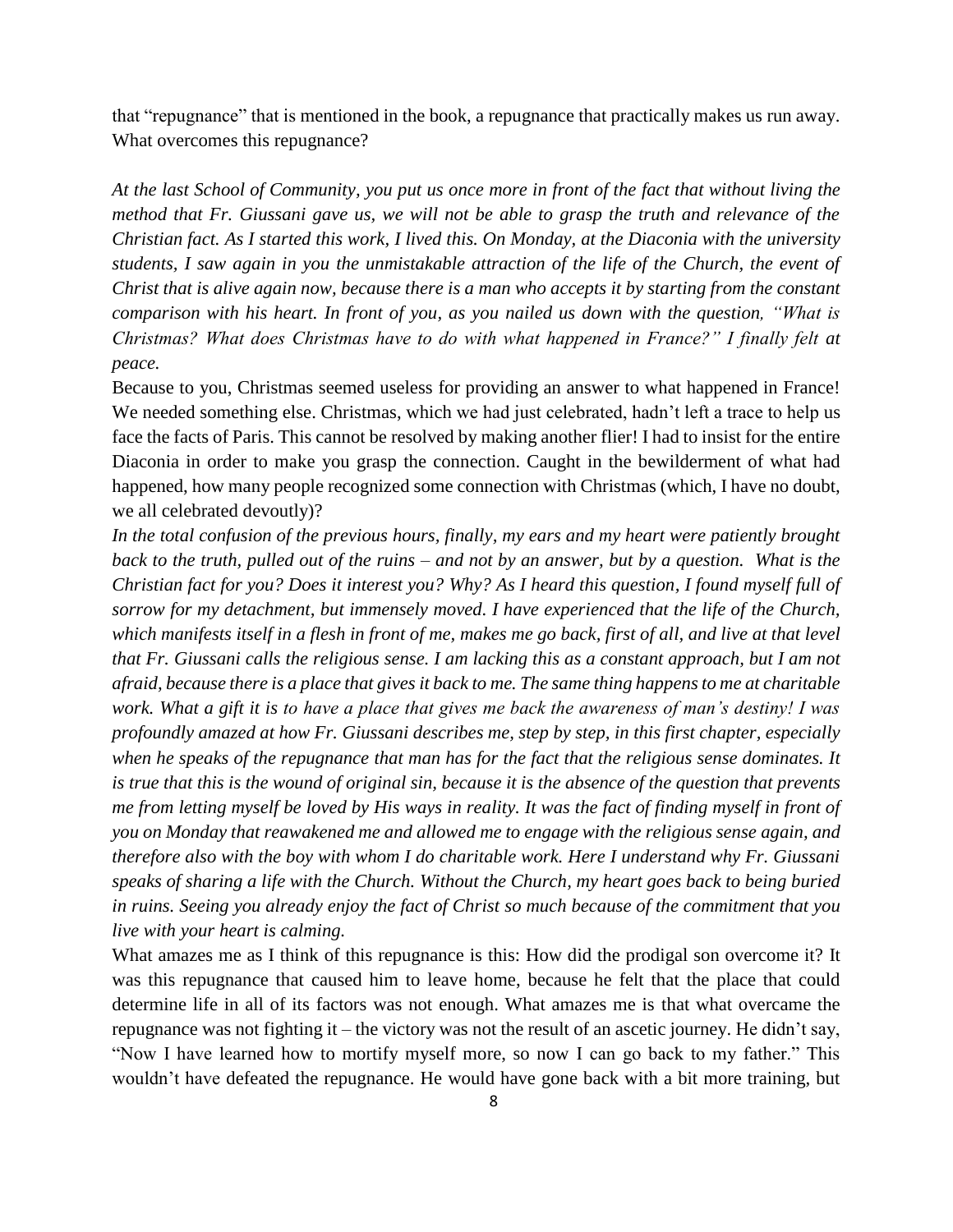with the same hidden repugnance. What allowed him to overcome the repugnance to the point of wanting to go back home was the fact that he understood his need. This is what Fr. Giussani essentially says: we feel this repugnance (we can also feel it at some points during the work on this book) because we have lost the awareness of our drama and our need. This repugnance cannot be overcome by fighting against it, but by becoming aware of what we are, by recognizing what our need is. Because when one understands what his need consists of – like the prodigal son – then he doesn't even remember the repugnance! That is why what happened in Paris is for our maturity, like everything else that the Mystery causes to happen or allows to happen. Many people felt a sense of impotence, and this is the first thing that we have to look at. How is it possible that a fact like this can make one feel lost in front of life, when others – as we have seen – don't feel this bewilderment? This tells us something about the experience that each of us is having. Here we have a fact that involved everyone, a fact that everyone lived. Each person can see in himself, objectively, how he lived it; he doesn't need someone to tell him. It is a simple test for our own journey, because it tells us what the nature of the question is that provokes the sense of impotence or bewilderment. Usually, we think that bewilderment is provoked by these facts, that the facts that happen are the cause of the bewilderment, but that's not it. The facts aren't the cause of bewilderment, but they are what emphasizes how lost we are! The facts don't have the power to generate fragility and bewilderment, unless one is already fragile and bewildered. In that case, anything is enough to emphasize it. For this reason, it is important to observe ourselves in action, because our problem here is not to look good. We are interested in understanding, we are interested in making a journey and judging it. Many people felt this bewilderment, and many tried to answer it. Each person tried to give an answer – some looked for more information, some went to the demonstration in Paris, some talked about it with friends. Each person has to verify if the attempt that he made eliminated his fear and helped him to leave the bewilderment behind. There are no ifs, ands, or buts about it; life doesn't give anyone a free ride, with or without a flier from the Movement! Because often the flier is what we use to mask our nakedness – we have something to distribute to others, and so we don't have to think about the issue. This doesn't mean that we will not end up making another flier, as it happens on many occasions. The problem for us now is to try to observe our attempts to deal with this bewilderment. Each person has to observe himself and judge. With regard to this, I was struck by a text ("Christmas: the Mystery of God's Tenderness," *Traces*, no. 11/2005, pp. 1-2), which has accompanied me during the Christmas season, in which Fr. Giussani says that we look for our consistency in what we do, or in what we have. Precisely because of this lack of consistency, we often think that we have to do something, and we look for the answer to our lack of consistency in what we want to do. Then we do something – and each person can identify what he did – but this doesn't take away the lack of consistency. How many people came back from the demonstration in Paris with less fear and less bewilderment, regardless of the number of those who took part in it? That is why Fr. Giussani insists: if we look for our consistency "in what we ourselves do, or in what we are […], our life never has that feeling, that experience of full certainty, which the word 'peace' indicates, […] that full certainty, that certainty and that fullness without which there is no peace and thus no gladness and no joy. At the most, we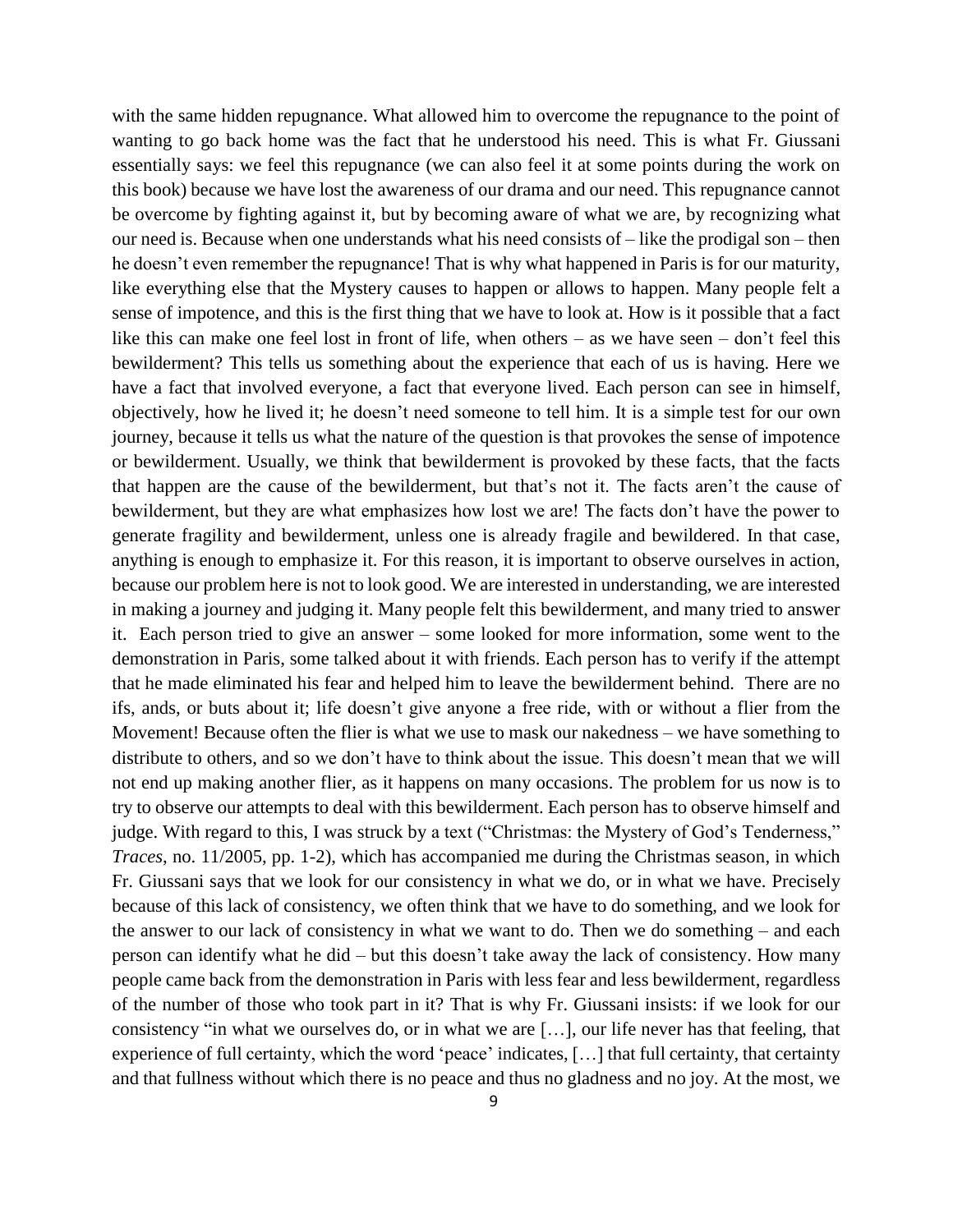are gratified by what we do, or pleased with ourselves. And these fragments of gratification in what we do or in what we are bring no delight and no joy, no sense of secure fullness, no certainty and no fullness." When we don't understand this, we continue to re-propose solutions that are precisely those that lead us to this sense of bewilderment. However, at the same time, while there are people who are bewildered, many among us are not. Why? It is not because they are more intellectual or better informed. Recently, at one of our meetings, one of us said, "In front of the facts of Paris, my first thought went to the life of the Movement." Before any other consideration, my thought went to the life of the Movement, to what we live. Because what gives us consistency is a life about which we are passionate. Why? Because our certainty does not lie in what we do, continues Fr. Giussani, but rather in "something that has happened to us. Our identity, the consistency of our persons, the certainty of time coincides – literally – with this something that has happened to us." Or, better, says Fr. Giussani, quoting Mounier, "*Someone* has happened to us." This is the judgment, and it is not the fruit of a more acute analysis, because as Chesterton says, the problem of the learned is not that they don't understand the answer, but that they don't understand the problem, they don't understand the enigma, and therefore they aren't able to recognize the answer. Fr. Giussani constantly insists that without an education in the religious sense, without understanding the problem, we cannot understand the answer, as some of the witnesses tonight were saying. We have it in front of our eyes, we celebrated Christmas! But we don't recognize it, because we continue to think that we need to do something else, as if saying this were a mystical position. In order to respond to facts like those that happened in Paris – people say – much more then this is needed… Therefore, everything that we said at the Fraternity Exercises (especially during the first lesson), at the Beginning Day, in Page One of *Traces* in May and December, in the Christmas article in *Corriere della Sera* – it's like it doesn't exist! Then we say that the Movement doesn't judge, that we don't have a cultural face! As I was saying at the last School of Community, it's not enough to repeat a discourse. It wasn't enough for the prodigal son to be born in a family, to have a father and a home, in order to grasp the full meaning of what he had in front of him, and he had to make a whole journey in order to discover it. It's not that we have to leave, no, we can even stay in the Movement. But if we don't make the journey, then we will be like the brother who stayed home and hadn't yet understood. From where do we expect our salvation? From a reaction? From an explanation? Or from a life that we have encountered, made of all that we are living? Here we see how we find ourselves once again in front of the relationship between truth and freedom, about which we have spoken on many recent occasions. Because there is no other access to the truth of what we live except through freedom, as the prodigal son shows. We Christians could also think of answering – as we have heard – with the same violent logic as the terrorists. How often do we think that what is needed is a reaction that is at the level of the provocation because, in the end, God's plan is too small to change reality? Who would have ever believed, as we said at Christmas, that by choosing one man, Abraham, God would have changed the world? So we are facing a choice. It is the choice that the people of Israel faced: Barabbas or Jesus. Barabbas, not so much as a criminal – as we think of him, thus reducing his character – but as the one who was fighting against the Roman oppressor by using ways that had greater impact,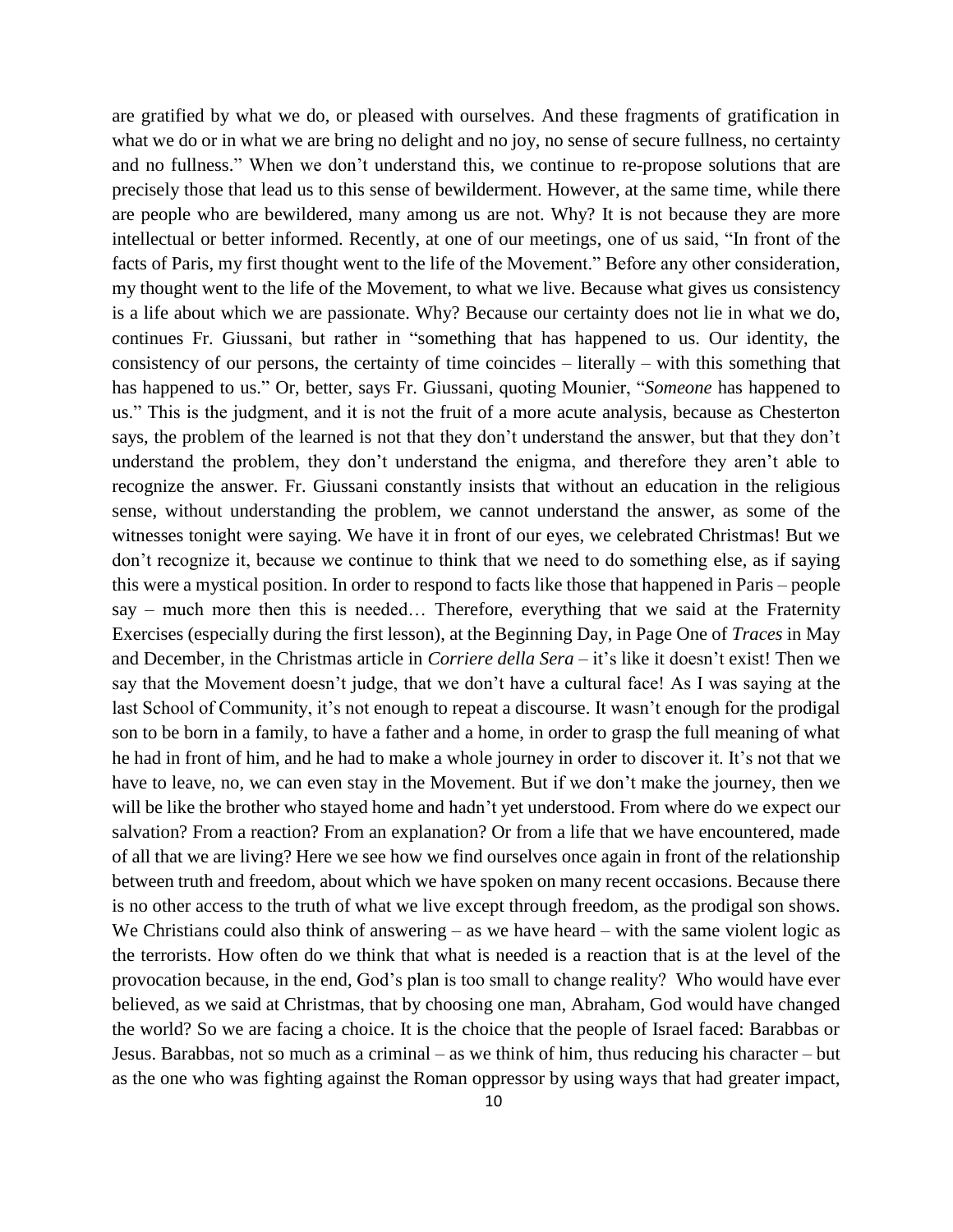that, in his opinion, were more effective. Jesus' method was considered not effective enough. Peter's way of thinking in the Garden of Gethsemane was also like Barabbas'. We have to decide. Not even we, now, are spared the decision between Barabbas and Jesus. Because the temptation is to think that Christ is not enough for us. However, when we live the life that has been given to us and respond to the needs – and we do charitable work, or GS, or the tutoring at Portofranco – whoever encounters us, regardless of his religious affiliation, finds something that brings him to say (like that young Muslim man said to one of our friends), "I cannot help but change my life after having seen something like this." Or another, who said with a great sense of humor, "Now I am a better Muslim than before, but the problem of Islam is that it doesn't have GS – that is, there isn't a place where I can become more myself." This interaction, when it happens, is the life described in Chapter 1, the life of the Church. The life that attracted us is the life that can attract others. Because we European Christians have a problem – we don't have to go looking for the others who knows where, we have them here at home, of any religion. The problem is what they see when they encounter us.

The next School of Community will be on Wednesday, February 25<sup>th</sup> at 9:30pm on Chapter 2 of *Why the Church?* The theme of this chapter is how to reach certainty about Christ. Fr. Giussani describes three cultural positions with which one can face the question. We can reduce these cultural attitudes to a description of the historical steps of our culture, but Fr. Giussani insists that these cultural attitudes can also be ours now. Therefore, the question with which I invite you to approach this chapter is: Where do you recognize any of these attitudes in yourself? We are not interested in knowing if we are at the height of it or not, but in where we discover these attitudes, in order to answer the question: How can we reach certainty about Christ? Because it is inevitable that we often succumb to these attitudes, to some of them or to all of them at different times in our life. For this reason, to be able to recognize them, becoming aware of them is what will help us to take a step forward.

**DVD and exhibit for the 10th anniversary of Fr. Giussani's death.** Many friends of the Movement, particularly young people and the many people whom we have encountered in the past 10 years, never met, or even saw or listened to, Fr. Giussani in person. For this reason, at first we had thought of preparing an exhibit that could present the fundamental traits of Fr. Giussani through a few panels, with significant images and written passages from his life. However, as we were thinking about this exhibit, we said: But who, upon seeing him, wouldn't want to hear him speak? Who among us wouldn't want to get to know him? How many people, in reading *Vita di don Giussani*, were sorry that they couldn't meet him! So we had the idea of making a DVD with segments of Fr. Giussani's life, precisely in order to answer the desire to know him that we have found in many people whom we have encountered – people who became curious about him because they were interested in the presentations of the book on Fr. Giussani's life, or who saw the video for the 60<sup>th</sup> anniversary of the Movement (*La Strada Bella* [*The Beautiful Road*]). In this